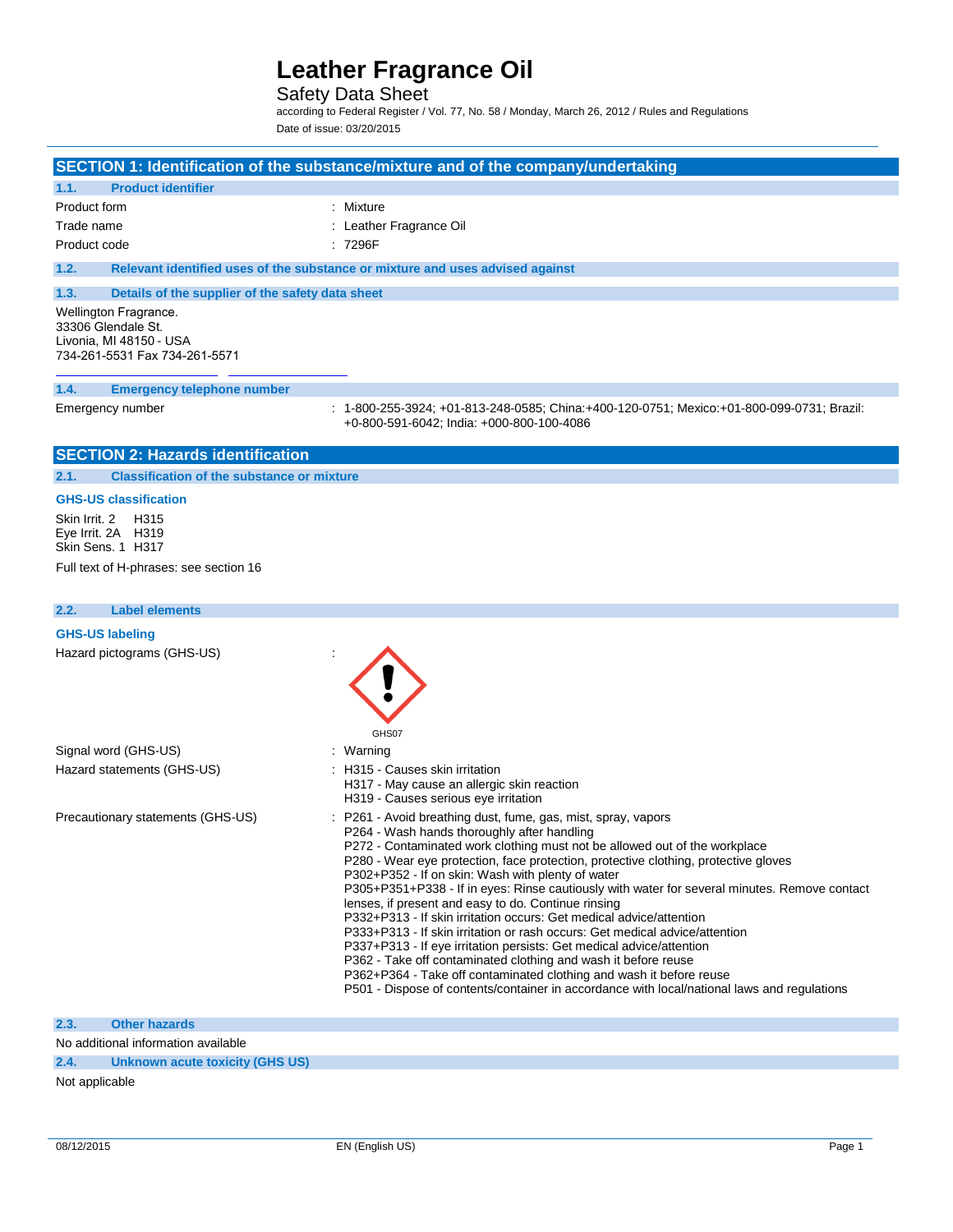Safety Data Sheet

according to Federal Register / Vol. 77, No. 58 / Monday, March 26, 2012 / Rules and Regulations

### **SECTION 3: Composition/information on ingredients**

### **3.1. Substance**

### Not applicable

### **3.2. Mixture**

| <b>Name</b>                             | <b>Product identifier</b> | $\%$                     | <b>GHS-US classification</b>                                                                                      |
|-----------------------------------------|---------------------------|--------------------------|-------------------------------------------------------------------------------------------------------------------|
| Di Iso propyl phenol                    | (CAS No) 2078-54-8        | 1.873919 -<br>7.918819   | Acute Tox. 4 (Oral), H302<br>Skin Irrit. 2, H315<br>Eye Irrit. 2A, H319<br>STOT SE 3, H335                        |
| 2,6-Xylenol                             | (CAS No) 576-26-1         | $0.803117 -$<br>3.393817 | Acute Tox. 3 (Oral), H301<br>Acute Tox. 3 (Dermal), H311<br><b>Skin Corr. 1C. H314</b><br>Aquatic Chronic 2, H411 |
| Butylated hydroxytoluene (BHT) crystals | (CAS No) 128-37-0         | $0.1 - 1$                | Acute Tox. 4 (Oral), H302<br>Skin Sens. 1, H317<br>Aquatic Chronic 1, H410                                        |

### Allergen report available upon request.

Full text of H-phrases: see section 16

|            | <b>SECTION 4: First aid measures</b>                                |                                                                                                                                                                                                                                                                                                                    |     |
|------------|---------------------------------------------------------------------|--------------------------------------------------------------------------------------------------------------------------------------------------------------------------------------------------------------------------------------------------------------------------------------------------------------------|-----|
| 4.1.       | <b>Description of first aid measures</b>                            |                                                                                                                                                                                                                                                                                                                    |     |
|            | First-aid measures general                                          | : Never give anything by mouth to an unconscious person. If you feel unwell, seek medical<br>advice (show the label where possible).                                                                                                                                                                               |     |
|            | First-aid measures after inhalation                                 | : Allow victim to breathe fresh air. Allow the victim to rest.                                                                                                                                                                                                                                                     |     |
|            | First-aid measures after skin contact                               | Wash with plenty of soap and water. Wash contaminated clothing before reuse. If skin irritation<br>occurs: Get medical advice/attention. Get medical advice/attention. Specific treatment (see Call<br>a physician immediately on this label). If skin irritation or rash occurs: Get medical<br>advice/attention. |     |
|            | First-aid measures after eye contact                                | Rinse cautiously with water for several minutes. Remove contact lenses, if present and easy to<br>do. Continue rinsing. If eye irritation persists: Get medical advice/attention. Get medical<br>advice/attention.                                                                                                 |     |
|            | First-aid measures after ingestion                                  | Rinse mouth. Do NOT induce vomiting. Obtain emergency medical attention.                                                                                                                                                                                                                                           |     |
| 4.2.       | Most important symptoms and effects, both acute and delayed         |                                                                                                                                                                                                                                                                                                                    |     |
|            | Symptoms/injuries after inhalation                                  | : May cause an allergic skin reaction.                                                                                                                                                                                                                                                                             |     |
|            | Symptoms/injuries after skin contact                                | : Causes skin irritation.                                                                                                                                                                                                                                                                                          |     |
|            | Symptoms/injuries after eye contact                                 | : Causes serious eye irritation.                                                                                                                                                                                                                                                                                   |     |
| 4.3.       |                                                                     | Indication of any immediate medical attention and special treatment needed                                                                                                                                                                                                                                         |     |
|            | No additional information available                                 |                                                                                                                                                                                                                                                                                                                    |     |
|            | <b>SECTION 5: Firefighting measures</b>                             |                                                                                                                                                                                                                                                                                                                    |     |
| 5.1.       | <b>Extinguishing media</b>                                          |                                                                                                                                                                                                                                                                                                                    |     |
|            | Suitable extinguishing media                                        | : Foam. Dry powder. Carbon dioxide. Water spray. Sand.                                                                                                                                                                                                                                                             |     |
|            | Unsuitable extinguishing media                                      | : Do not use a heavy water stream.                                                                                                                                                                                                                                                                                 |     |
| 5.2.       | Special hazards arising from the substance or mixture               |                                                                                                                                                                                                                                                                                                                    |     |
|            | No additional information available                                 |                                                                                                                                                                                                                                                                                                                    |     |
| 5.3.       | <b>Advice for firefighters</b>                                      |                                                                                                                                                                                                                                                                                                                    |     |
|            | Firefighting instructions                                           | : Use water spray or fog for cooling exposed containers. Exercise caution when fighting any<br>chemical fire. Prevent fire-fighting water from entering environment.                                                                                                                                               |     |
|            | Protection during firefighting                                      | : Do not enter fire area without proper protective equipment, including respiratory protection.                                                                                                                                                                                                                    |     |
|            | <b>SECTION 6: Accidental release measures</b>                       |                                                                                                                                                                                                                                                                                                                    |     |
| 6.1.       | Personal precautions, protective equipment and emergency procedures |                                                                                                                                                                                                                                                                                                                    |     |
| 6.1.1.     | For non-emergency personnel                                         |                                                                                                                                                                                                                                                                                                                    |     |
|            | Emergency procedures                                                | : Evacuate unnecessary personnel.                                                                                                                                                                                                                                                                                  |     |
| 6.1.2.     | For emergency responders                                            |                                                                                                                                                                                                                                                                                                                    |     |
|            | Protective equipment                                                | : Equip cleanup crew with proper protection.                                                                                                                                                                                                                                                                       |     |
|            | <b>Emergency procedures</b>                                         | : Ventilate area.                                                                                                                                                                                                                                                                                                  |     |
| 08/12/2015 |                                                                     | EN (English US)                                                                                                                                                                                                                                                                                                    | 2/7 |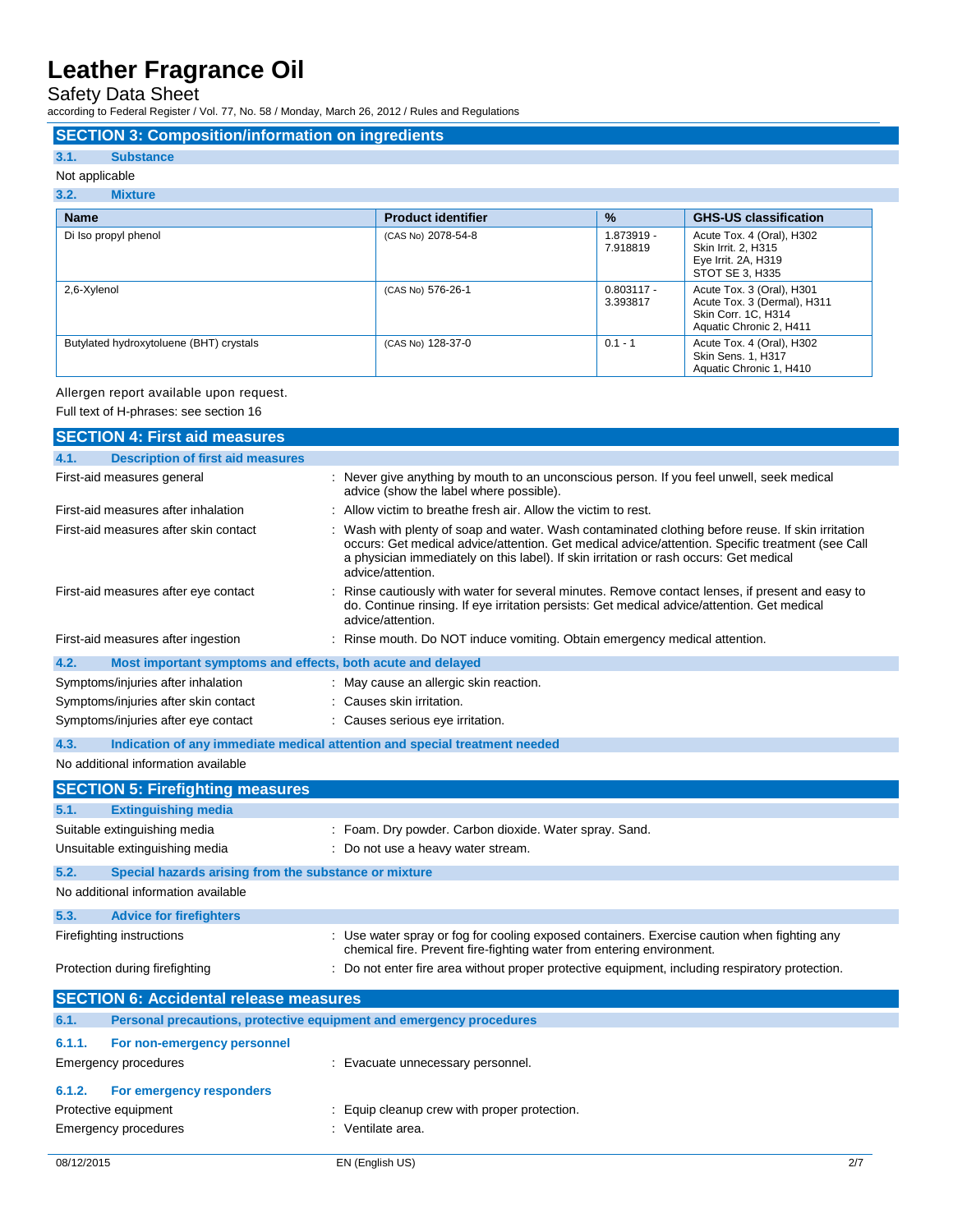Safety Data Sheet

according to Federal Register / Vol. 77, No. 58 / Monday, March 26, 2012 / Rules and Regulations

| 6.2.                                                      | <b>Environmental precautions</b>                                                                                                          |                                                                                                                                                                                                                                                             |  |  |  |
|-----------------------------------------------------------|-------------------------------------------------------------------------------------------------------------------------------------------|-------------------------------------------------------------------------------------------------------------------------------------------------------------------------------------------------------------------------------------------------------------|--|--|--|
|                                                           | Prevent entry to sewers and public waters. Notify authorities if liquid enters sewers or public waters. Avoid release to the environment. |                                                                                                                                                                                                                                                             |  |  |  |
| 6.3.                                                      | Methods and material for containment and cleaning up                                                                                      |                                                                                                                                                                                                                                                             |  |  |  |
|                                                           | Methods for cleaning up                                                                                                                   | : Soak up spills with inert solids, such as clay or diatomaceous earth as soon as possible. Collect<br>spillage. Store away from other materials.                                                                                                           |  |  |  |
| 6.4.                                                      | <b>Reference to other sections</b>                                                                                                        |                                                                                                                                                                                                                                                             |  |  |  |
| See Heading 8. Exposure controls and personal protection. |                                                                                                                                           |                                                                                                                                                                                                                                                             |  |  |  |
|                                                           | <b>SECTION 7: Handling and storage</b>                                                                                                    |                                                                                                                                                                                                                                                             |  |  |  |
| 7.1.                                                      | <b>Precautions for safe handling</b>                                                                                                      |                                                                                                                                                                                                                                                             |  |  |  |
|                                                           | Precautions for safe handling                                                                                                             | : Wash hands and other exposed areas with mild soap and water before eating, drinking or<br>smoking and when leaving work. Provide good ventilation in process area to prevent formation<br>of vapor. Avoid breathing dust, fume, gas, mist, spray, vapors. |  |  |  |
| Hygiene measures                                          |                                                                                                                                           | : Wash hands thoroughly after handling. Contaminated work clothing should not be allowed out<br>of the workplace. Wash contaminated clothing before reuse.                                                                                                  |  |  |  |
| 7.2.                                                      | Conditions for safe storage, including any incompatibilities                                                                              |                                                                                                                                                                                                                                                             |  |  |  |
| Storage conditions                                        |                                                                                                                                           | : Keep only in the original container in a cool, well ventilated place away from : Keep away from<br>heat, hot surfaces, sparks, open flames and other ignition sources. No smoking. Keep                                                                   |  |  |  |

container closed when not in use.

Incompatible products in the strong bases. Strong acids. Incompatible materials **incompatible materials** : Sources of ignition. Direct sunlight.

**7.3. Specific end use(s)**

No additional information available

|                                   | <b>SECTION 8: Exposure controls/personal protection</b>                 |                |                                                                                                                                                                                    |
|-----------------------------------|-------------------------------------------------------------------------|----------------|------------------------------------------------------------------------------------------------------------------------------------------------------------------------------------|
| 8.1.                              | <b>Control parameters</b>                                               |                |                                                                                                                                                                                    |
|                                   | <b>Leather Fragrance Oil</b>                                            |                |                                                                                                                                                                                    |
| ACGIH                             |                                                                         | Not applicable |                                                                                                                                                                                    |
| <b>OSHA</b>                       |                                                                         | Not applicable |                                                                                                                                                                                    |
| 8.2.                              | <b>Exposure controls</b><br>Personal protective equipment               |                | : Avoid all unnecessary exposure.                                                                                                                                                  |
| Hand protection<br>Eye protection | Skin and body protection<br>Respiratory protection<br>Other information |                | : Wear protective gloves.<br>: Chemical goggles or safety glasses.<br>: Wear suitable protective clothing.<br>: Wear appropriate mask.<br>: Do not eat, drink or smoke during use. |

### **SECTION 9: Physical and chemical properties**

| Information on basic physical and chemical properties<br>9.1. |                      |     |
|---------------------------------------------------------------|----------------------|-----|
| Physical state                                                | $:$ Liquid           |     |
| Color                                                         | : light yellow amber |     |
| Odor                                                          | $:$ leather          |     |
| Odor threshold                                                | : No data available  |     |
| рH                                                            | : No data available  |     |
| Relative evaporation rate (butyl acetate=1)                   | : No data available  |     |
| Melting point                                                 | : No data available  |     |
| Freezing point                                                | : No data available  |     |
| Boiling point                                                 | : No data available  |     |
| Flash point                                                   | : $>93.33^{\circ}$ C |     |
| Auto-ignition temperature                                     | : No data available  |     |
| Decomposition temperature                                     | : No data available  |     |
| Flammability (solid, gas)                                     | : No data available  |     |
| Vapor pressure                                                | : No data available  |     |
| 08/12/2015                                                    | EN (English US)      | 3/7 |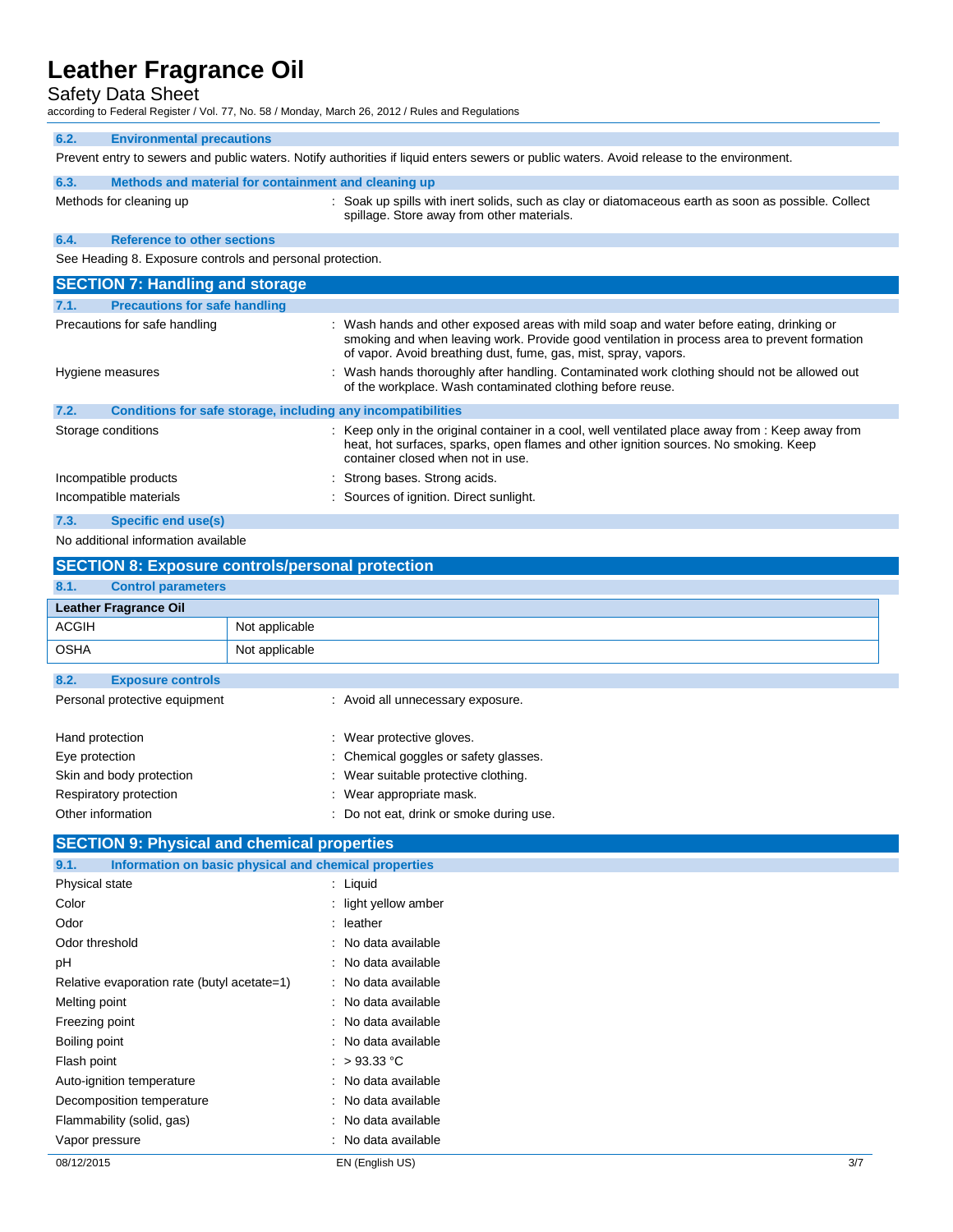Safety Data Sheet

according to Federal Register / Vol. 77, No. 58 / Monday, March 26, 2012 / Rules and Regulations

| Relative vapor density at 20 °C | : No data available |
|---------------------------------|---------------------|
| Relative density                | : No data available |
| Solubility                      | : No data available |
| Log Pow                         | : No data available |
| Log Kow                         | : No data available |
| Viscosity, kinematic            | : No data available |
| Viscosity, dynamic              | : No data available |
| Explosive properties            | : No data available |
| Oxidizing properties            | : No data available |
| <b>Explosion limits</b>         | : No data available |

### **9.2. Other information**

### No additional information available

|                  | <b>SECTION 10: Stability and reactivity</b>          |
|------------------|------------------------------------------------------|
| 10.1.            | <b>Reactivity</b>                                    |
|                  | No additional information available                  |
| 10.2.            | <b>Chemical stability</b>                            |
| Not established. |                                                      |
| 10.3.            | <b>Possibility of hazardous reactions</b>            |
| Not established. |                                                      |
| 10.4.            | <b>Conditions to avoid</b>                           |
|                  | Direct sunlight. Extremely high or low temperatures. |
| 10.5.            | <b>Incompatible materials</b>                        |
|                  | Strong acids. Strong bases.                          |
| 10.6.            | <b>Hazardous decomposition products</b>              |
|                  | fume. Carbon monoxide. Carbon dioxide.               |
|                  | <b>SECTION 11: Toxicological information</b>         |

### **11.1. Information on toxicological effects**

| Acute toxicity                                         |   | : Not classified                                                  |
|--------------------------------------------------------|---|-------------------------------------------------------------------|
| <b>Leather Fragrance Oil</b>                           |   |                                                                   |
| Skin corrosion/irritation                              |   | Causes skin irritation.                                           |
| Serious eye damage/irritation                          |   | Causes serious eye irritation.                                    |
| Respiratory or skin sensitization                      |   | May cause an allergic skin reaction.                              |
| Germ cell mutagenicity                                 |   | Not classified                                                    |
|                                                        |   | Based on available data, the classification criteria are not met  |
| Carcinogenicity                                        |   | Not classified                                                    |
| <b>Leather Fragrance Oil</b>                           |   |                                                                   |
| Reproductive toxicity                                  |   | Not classified                                                    |
|                                                        |   | Based on available data, the classification criteria are not met  |
| Specific target organ toxicity (single exposure)       |   | : Not classified                                                  |
| <b>Leather Fragrance Oil</b>                           |   |                                                                   |
| Specific target organ toxicity (repeated<br>exposure)  |   | : Not classified                                                  |
| Aspiration hazard                                      | ÷ | Not classified                                                    |
| Potential Adverse human health effects and<br>symptoms |   | Based on available data, the classification criteria are not met. |
| Symptoms/injuries after inhalation                     |   | : May cause an allergic skin reaction.                            |
| Symptoms/injuries after skin contact                   |   | : Causes skin irritation.                                         |
| Symptoms/injuries after eye contact                    |   | : Causes serious eye irritation.                                  |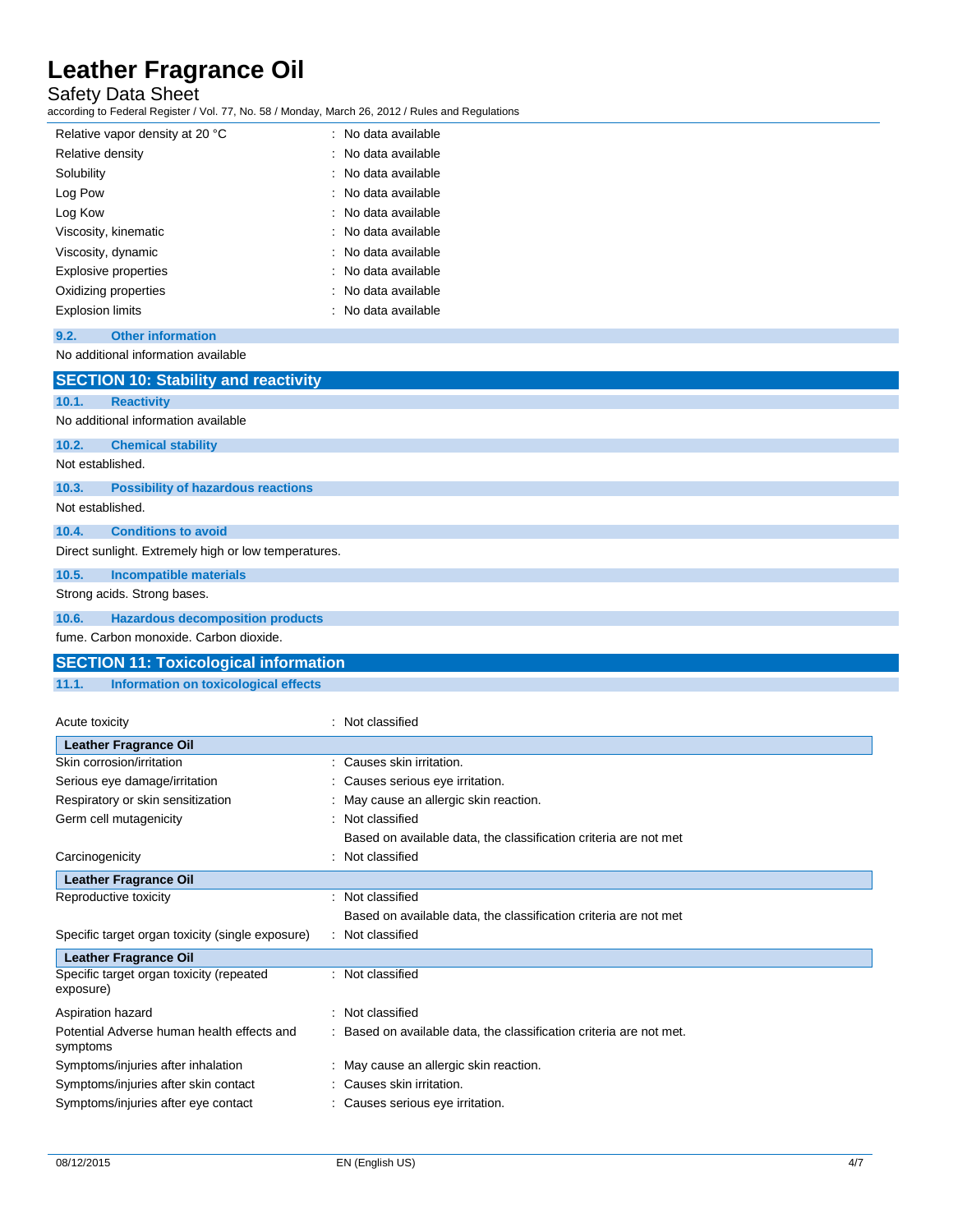Safety Data Sheet

according to Federal Register / Vol. 77, No. 58 / Monday, March 26, 2012 / Rules and Regulations

| <b>SECTION 12: Ecological information</b>            |                                                                                                                                                                                                                                                                    |  |  |
|------------------------------------------------------|--------------------------------------------------------------------------------------------------------------------------------------------------------------------------------------------------------------------------------------------------------------------|--|--|
| 12.1.<br><b>Toxicity</b>                             |                                                                                                                                                                                                                                                                    |  |  |
| Ecology - water                                      | : Harmful to aquatic life with long lasting effects.                                                                                                                                                                                                               |  |  |
| 12.2.<br><b>Persistence and degradability</b>        |                                                                                                                                                                                                                                                                    |  |  |
| <b>Leather Fragrance Oil</b>                         |                                                                                                                                                                                                                                                                    |  |  |
| Persistence and degradability                        | May cause long-term adverse effects in the environment. Not established.                                                                                                                                                                                           |  |  |
| <b>Bioaccumulative potential</b><br>12.3.            |                                                                                                                                                                                                                                                                    |  |  |
| <b>Leather Fragrance Oil</b>                         |                                                                                                                                                                                                                                                                    |  |  |
| Bioaccumulative potential                            | Not established.                                                                                                                                                                                                                                                   |  |  |
| <b>Mobility in soil</b><br>12.4.                     |                                                                                                                                                                                                                                                                    |  |  |
| No additional information available                  |                                                                                                                                                                                                                                                                    |  |  |
| 12.5.<br><b>Other adverse effects</b>                |                                                                                                                                                                                                                                                                    |  |  |
| Effect on ozone layer                                | ÷                                                                                                                                                                                                                                                                  |  |  |
| Effect on the global warming                         | : No known ecological damage caused by this product.                                                                                                                                                                                                               |  |  |
| Other information                                    | : Avoid release to the environment.                                                                                                                                                                                                                                |  |  |
| <b>SECTION 13: Disposal considerations</b>           |                                                                                                                                                                                                                                                                    |  |  |
| <b>Waste treatment methods</b><br>13.1.              |                                                                                                                                                                                                                                                                    |  |  |
| Waste disposal recommendations                       | Dispose in a safe manner in accordance with local/national regulations. Dispose of<br>contents/container in accordance with local/national laws and regulations.                                                                                                   |  |  |
| Ecology - waste materials                            | : Avoid release to the environment.                                                                                                                                                                                                                                |  |  |
| <b>SECTION 14: Transport information</b>             |                                                                                                                                                                                                                                                                    |  |  |
| In accordance with DOT                               |                                                                                                                                                                                                                                                                    |  |  |
| Not regulated for transport                          |                                                                                                                                                                                                                                                                    |  |  |
| <b>Additional information</b>                        |                                                                                                                                                                                                                                                                    |  |  |
| Other information                                    | : No supplementary information available.                                                                                                                                                                                                                          |  |  |
| <b>ADR</b>                                           |                                                                                                                                                                                                                                                                    |  |  |
| No additional information available                  |                                                                                                                                                                                                                                                                    |  |  |
| <b>Transport by sea</b>                              |                                                                                                                                                                                                                                                                    |  |  |
| No additional information available                  |                                                                                                                                                                                                                                                                    |  |  |
| <b>Air transport</b>                                 |                                                                                                                                                                                                                                                                    |  |  |
| No additional information available                  |                                                                                                                                                                                                                                                                    |  |  |
| <b>SECTION 15: Regulatory information</b>            |                                                                                                                                                                                                                                                                    |  |  |
| 15.1. US Federal regulations                         |                                                                                                                                                                                                                                                                    |  |  |
| Substances Control Act (TSCA) inventory.             | All components of this product are listed, or excluded from listing, on the United States Environmental Protection Agency Toxic                                                                                                                                    |  |  |
| Reauthorization Act of 1986 and 40 CFR Part 372.     | This product or mixture does not contain a toxic chemical or chemicals in excess of the applicable de minimis concentration as<br>specified in 40 CFR §372.38(a) subject to the reporting requirements of section 313 of Title III of the Superfund Amendments and |  |  |
| 15.2. International regulations                      |                                                                                                                                                                                                                                                                    |  |  |
| <b>CANADA</b>                                        |                                                                                                                                                                                                                                                                    |  |  |
| Butylated hydroxytoluene (BHT) crystals (128-37-0)   |                                                                                                                                                                                                                                                                    |  |  |
| Listed on the Canadian DSL (Domestic Sustances List) |                                                                                                                                                                                                                                                                    |  |  |
| $26$ Vylopol (E76.26.4)                              |                                                                                                                                                                                                                                                                    |  |  |

**2,6-Xylenol (576-26-1)**

Listed on the Canadian DSL (Domestic Sustances List)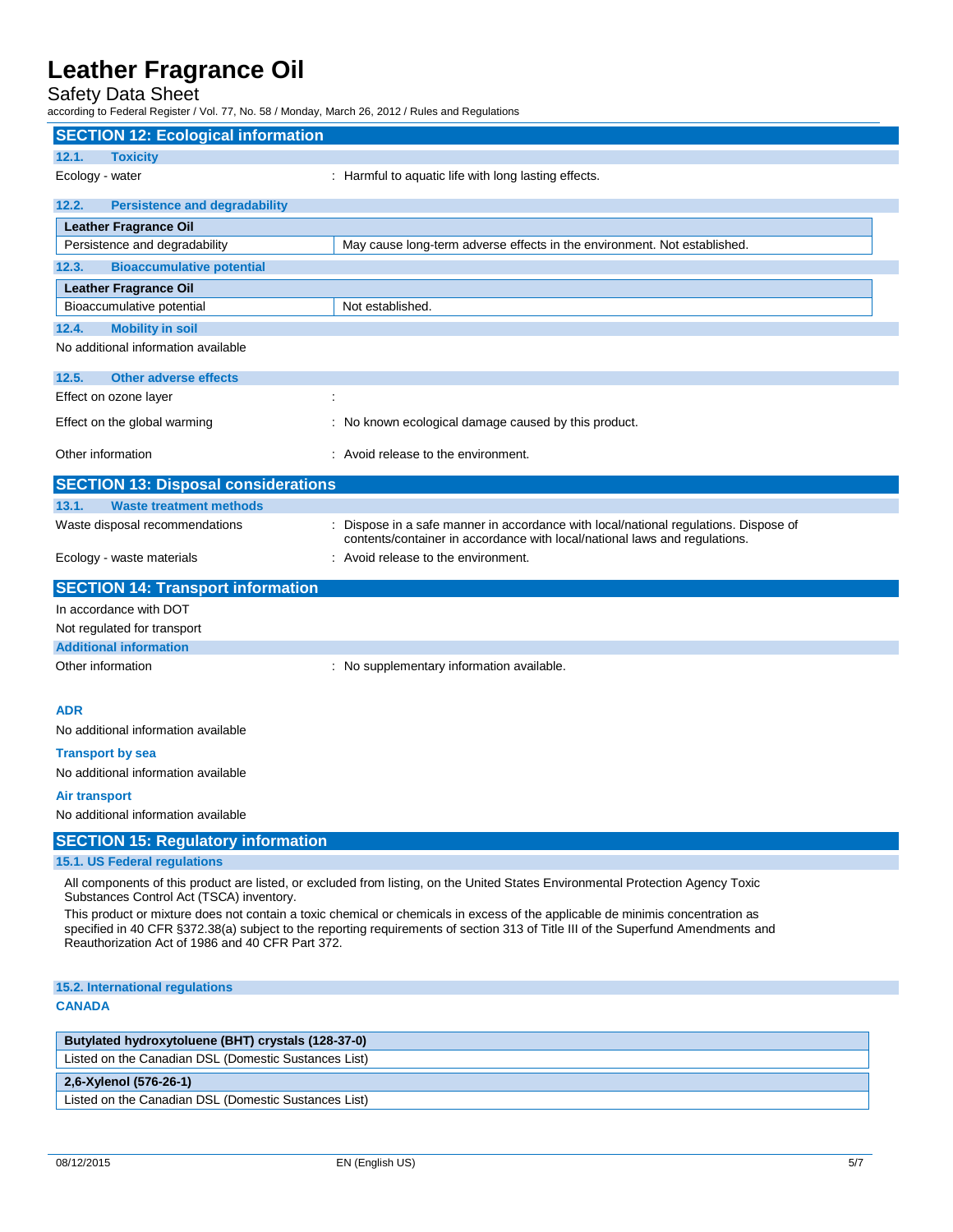### Safety Data Sheet

according to Federal Register / Vol. 77, No. 58 / Monday, March 26, 2012 / Rules and Regulations

#### **Di Iso propyl phenol (2078-54-8)**

Listed on the Canadian DSL (Domestic Sustances List)

### **EU-Regulations**

#### **Butylated hydroxytoluene (BHT) crystals (128-37-0)**

Listed on the EEC inventory EINECS (European Inventory of Existing Commercial Chemical Substances)

### **2,6-Xylenol (576-26-1)**

Listed on the EEC inventory EINECS (European Inventory of Existing Commercial Chemical Substances)

### **Di Iso propyl phenol (2078-54-8)**

Listed on the EEC inventory EINECS (European Inventory of Existing Commercial Chemical Substances)

### **Classification according to Regulation (EC) No. 1272/2008 [CLP]**

Skin Irrit. 2 H315 Eye Irrit. 2 H319 Aquatic Chronic 3 H412

Full text of classification categories and H statements : see section 16

### **Classification according to Directive 67/548/EEC [DSD] or 1999/45/EC [DPD]**

### **15.2.2. National regulations**

### **Butylated hydroxytoluene (BHT) crystals (128-37-0)**

Listed on the AICS (Australian Inventory of Chemical Substances) Listed on IECSC (Inventory of Existing Chemical Substances Produced or Imported in China) Listed on the Japanese ENCS (Existing & New Chemical Substances) inventory Listed on the Korean ECL (Existing Chemicals List) Listed on NZIoC (New Zealand Inventory of Chemicals) Listed on PICCS (Philippines Inventory of Chemicals and Chemical Substances) Japanese Pollutant Release and Transfer Register Law (PRTR Law) Listed on the Canadian IDL (Ingredient Disclosure List) Listed on INSQ (Mexican national Inventory of Chemical Substances) Listed on Turkish inventory of chemical **2,6-Xylenol (576-26-1)** Listed on the AICS (Australian Inventory of Chemical Substances) Listed on IECSC (Inventory of Existing Chemical Substances Produced or Imported in China)

Listed on the Japanese ENCS (Existing & New Chemical Substances) inventory

Listed on the Korean ECL (Existing Chemicals List)

Listed on NZIoC (New Zealand Inventory of Chemicals)

Listed on PICCS (Philippines Inventory of Chemicals and Chemical Substances)

Japanese Pollutant Release and Transfer Register Law (PRTR Law)

Listed on Turkish inventory of chemical

### **Di Iso propyl phenol (2078-54-8)**

Listed on the AICS (Australian Inventory of Chemical Substances) Listed on IECSC (Inventory of Existing Chemical Substances Produced or Imported in China) Listed on the Japanese ENCS (Existing & New Chemical Substances) inventory Listed on the Korean ECL (Existing Chemicals List) Listed on NZIoC (New Zealand Inventory of Chemicals) Listed on PICCS (Philippines Inventory of Chemicals and Chemical Substances)

### **15.3. US State regulations**

California Proposition 65 - This product does not contain any substances known to the state of California to cause cancer and/or reproductive harm

#### **Butylated hydroxytoluene (BHT) crystals (128-37-0)**

U.S. - Massachusetts - Right To Know List

- U.S. New Jersey Right to Know Hazardous Substance List
- U.S. Pennsylvania RTK (Right to Know) List

### **SECTION 16: Other information**

Other information  $\blacksquare$  : None.